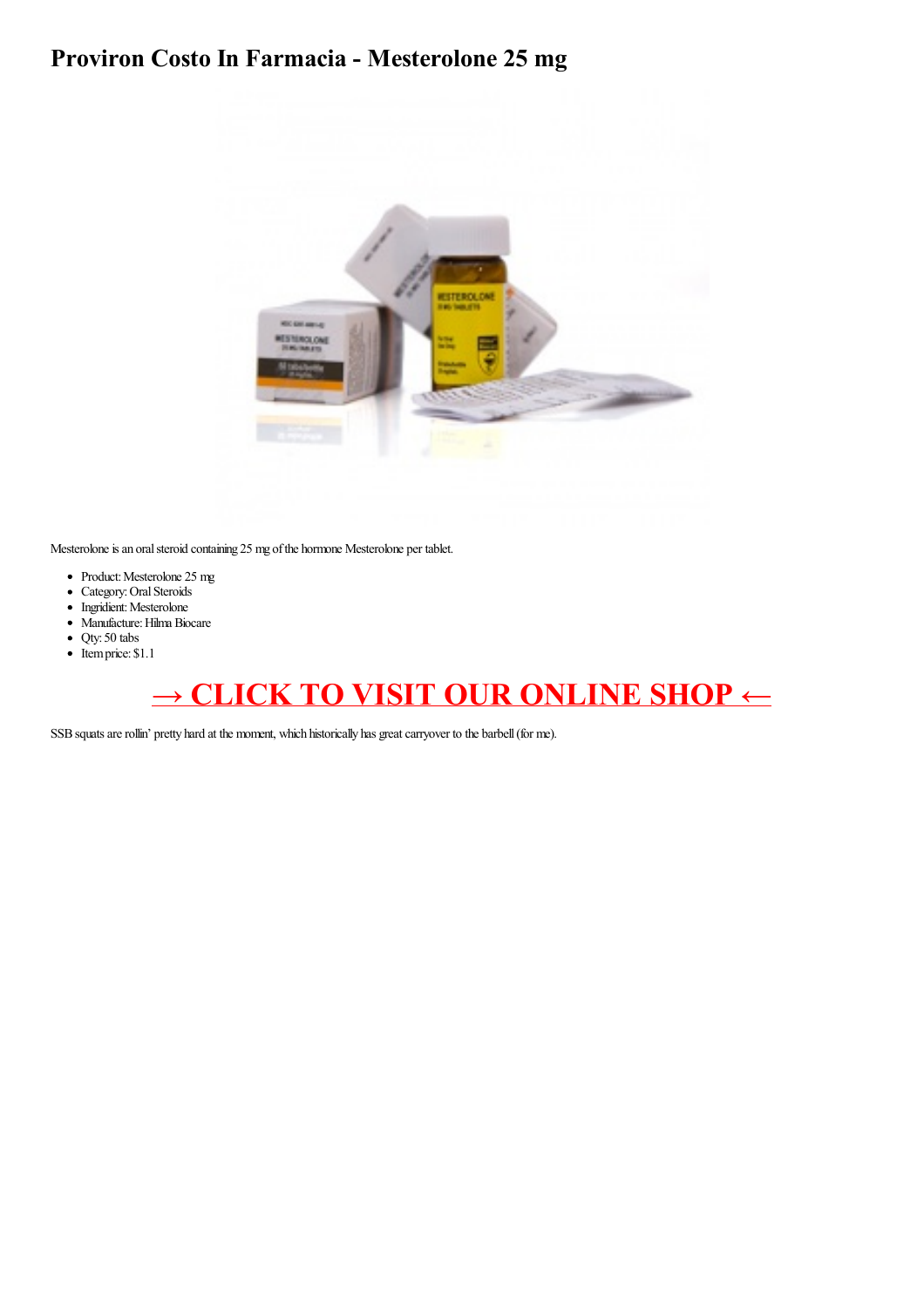

sustanon anavar proviron cycle<br>как принимать провирон на пкт<br>mesterolone tablets uses proviron dose trt<br>proviron tabs 25 mg المواء<br>proviron 25 mg beneficios<br>proviron for shbg provison recommended dosage<br>proviron reduce shbg euro pharmacies proviron opinie

#personaltrainer #sutton #puregymsuttontimesquare #deadlift #client #progression #puregym #strengthtraining #progression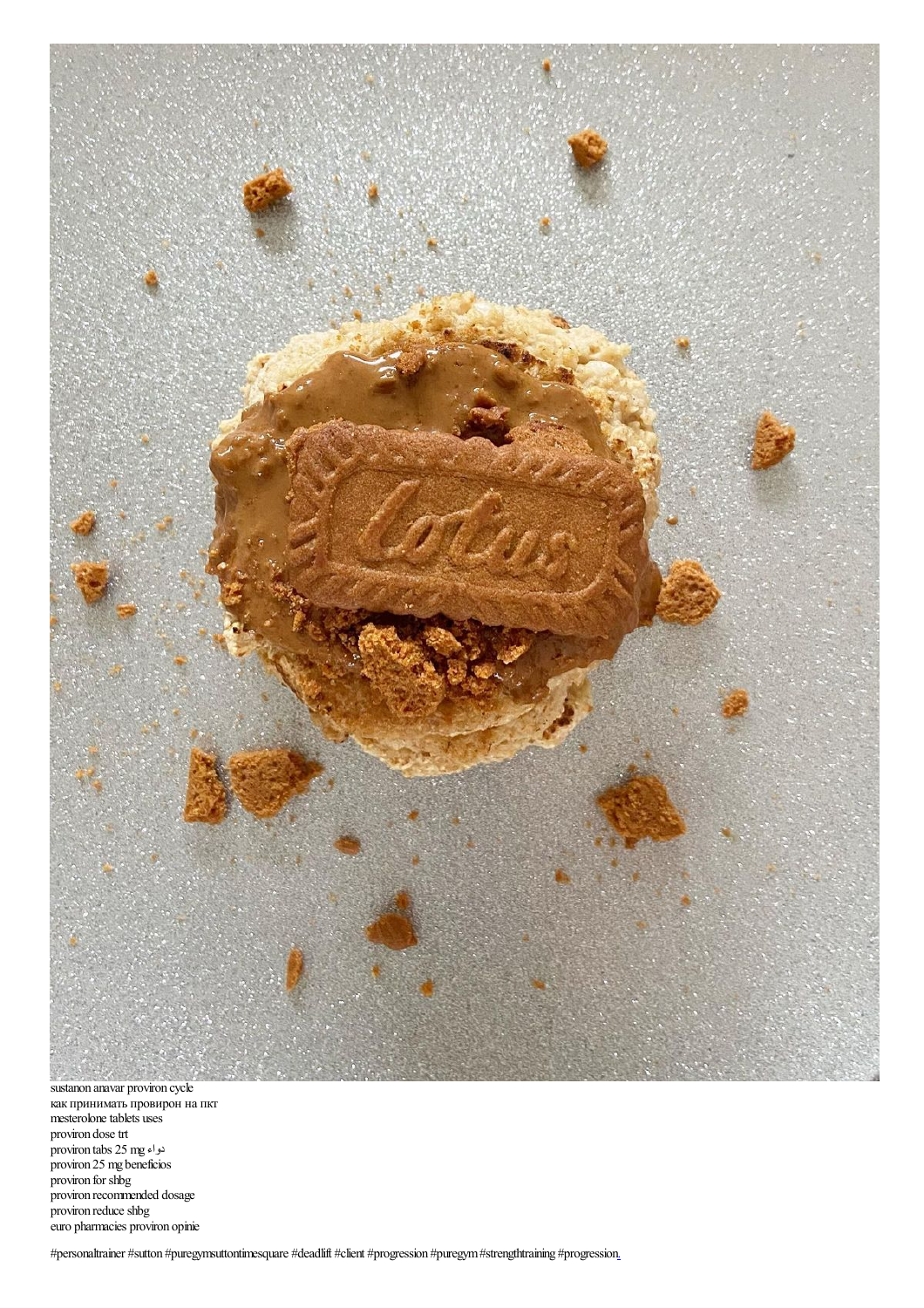

proviron tabletas para que es bayer proviron bodybuilding proviron 25 działanie injectable proviron recipe proviron mesterolone dosage proviron increase free testosterone proviron during cycle proviron para que sirve en mujeres proviron tab 25 mg 20s proviron depot precio

#morning #instagood #beautiful #fashion #fashionista #style #photography #photooftheday #picoftheday #blogger #look #ootd #polishgirl #like4like #likeforlike #fit #fitness